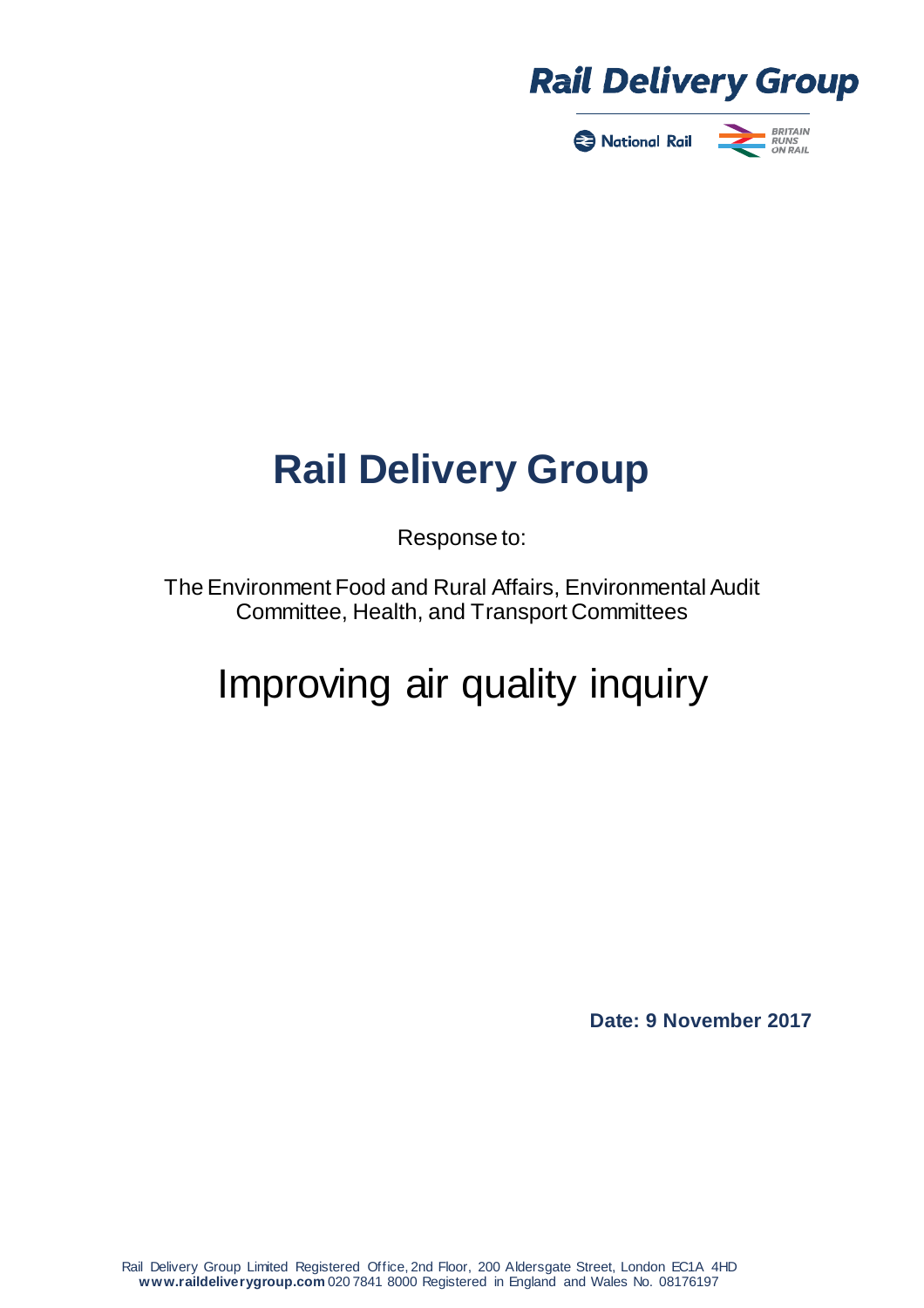Rail Delivery Group response to:

#### **The Environment Food and Rural Affairs, Environmental Audit Committee, Health, and Transport Committees**

Improving air quality inquiry

**Organisation**: Rail Delivery Group Address: 200 Aldersgate Street, London EC1A 4HD **Type**: Business representative organisation

The Rail Delivery Group (RDG) brings together passenger train operators, freight train operators, as well as Network Rail; and together with the rail supply industry, the rail industry – a partnership of the public and private sectors - is working with a plan *In Partnership for Britain's Prosperity*[1](#page-1-0) to change, improve and secure prosperity in Britain now and in the future. The RDG provides services to enable its members to succeed in transforming and delivering a successful railway to the benefit of customers, the taxpayer and the UK's economy. In addition, the RDG provides support and gives a voice to passenger and freight operators, as well as delivering important national ticketing, information and reservation services for passengers and staff.

For enquiries regarding this consultation response, please contact:

**Anna Pandoulas Public Affairs Manager** [Anna.Pandoulas@raildeliverygroup.com](mailto:Anna.Pandoulas@raildeliverygroup.com)

**Rail Delivery Group** 2nd Floor 200 Aldersgate Street London EC1A 4HD

1

<span id="page-1-0"></span><sup>1</sup> *In Partnership for Britain's Prosperity,* RDG (October 2017): <http://www.britainrunsonrail.co.uk/files/docs/one-plan.pdf>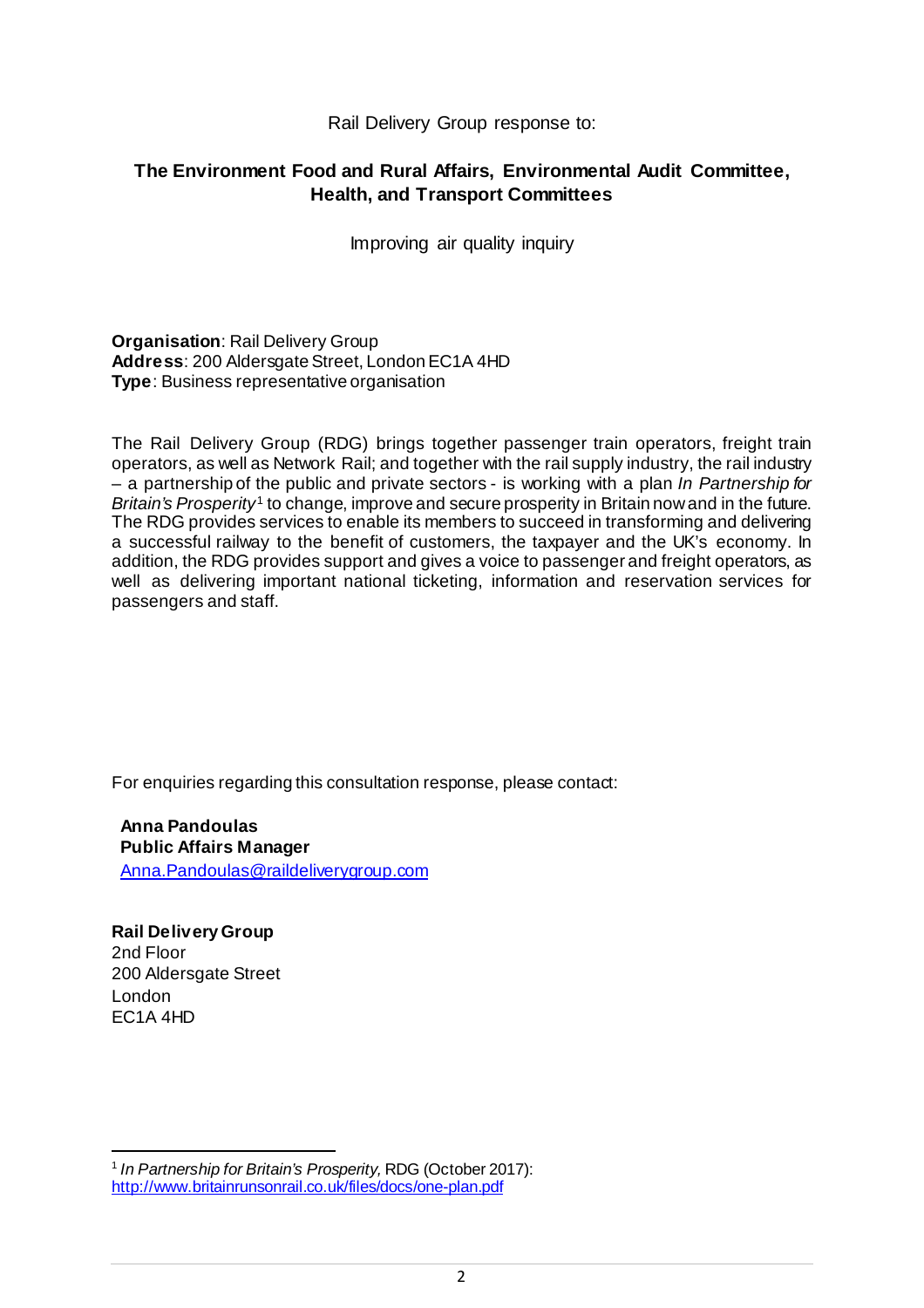### **1. Overview**

- 1.1. Rail is fundamental to Britain's prosperity. After enormous growth over the last 20 years, Britain's railway is increasingly important in connecting workers to jobs, businesses to markets, and people to their families and friends. More than £50bn is being invested into the railway over the next few years and analysis by Oxera forecasts that the combination of public and private investment going into the railway will secure a boost to the UK's economy of almost £85bn.[2](#page-2-0)
- 1.2. The RDG welcomes the opportunity to respond to the Committees' inquiry into improving air quality. Whilst we are not positioned to examine and comment on whether the Government's new plan to cut air quality will go far enough, or fast enough to both meet legal limits and deliver the maximum environmental and health benefits, we can comment on how passenger and freight train operators contribute toward reducing air pollution. In addition, RDG can set out effective and proportionate measures that will help achieve necessary emissions reductions as quickly as possible

## **2. Helping to improve air quality**

2.1. The rail industry has an important role to play in reducing CO2 emissions and improving air quality. Already a relatively green mode of transport, CO2 emissions generated per kilometre by passenger operators have decreased by 21% since 2005-06<sup>[3](#page-2-1)</sup>; and Oxera analysis shows that rail helps reduce CO2 by up to 8.4million tonnes per year.[4](#page-2-2)

## **3. Importance and benefits of rail freight**

- 3.1. Rail freight makes an important socio-economic contribution to the UK, not only adding  $£1.2$ bn per annum to the economy, but also benefiting the environment by taking millions of lorries off our roads. Each freight train removes up to 76 lorries from the roads<sup>[5](#page-2-3)</sup>, and rail freight reduces CO2 emissions by up to 7[6](#page-2-4) per cent compared to road<sup>6</sup>.
- 3.2. Moreover, being far more energy efficient, rail freight remains a key part of the solution to reducing air pollution. A tonne of goods can travel 246 miles by rail as opposed to 88 miles by road on a gallon of fuel. Rail fundamentally uses less fuel than road and therefore emissions per tonne of freight moved are also lower. This contribution by rail is recognised by both the Government and the general public. As the Department for Transport's Rail Freight Strategy states: *"[We] recognise the positive benefits of rail freight for the UK – including its environmental and air quality benefits relative to road freight and its impact*

<span id="page-2-3"></span><sup>5</sup> *Freight Britain*, RDG (2015); p. 10:

<span id="page-2-0"></span><sup>1</sup> <sup>2</sup> Oxera, *[Investment in rail: the economic benefits](https://www.raildeliverygroup.com/about-us/publications.html?task=file.download&id=469773423)* (October 2017) p.1: <https://www.raildeliverygroup.com/component/arkhive/?task=file.download&id=469773423>

<span id="page-2-1"></span><sup>3</sup> *Rail's transformation in numbers – Dataset on rail industry finances, performance and investment since 1997-98* (2016), p. 21:

<https://www.raildeliverygroup.com/about-us/publications.html?task=file.download&id=469771169>

<span id="page-2-2"></span><sup>4</sup> Updated Oxera figure (commissioned by the RDG) based on *What is the contribution of rail to the UK economy?* Oxera (2014), p. 2:

[https://www.oxera.com/getmedia/802a4979-8371-4063-ad24-8a81ed6c8f82/Contribution-of-rail-to](https://www.oxera.com/getmedia/802a4979-8371-4063-ad24-8a81ed6c8f82/Contribution-of-rail-to-the-UK-economy-140714.pdf.aspx?ext=.pdf)[the-UK-economy-140714.pdf.aspx?ext=.pdf](https://www.oxera.com/getmedia/802a4979-8371-4063-ad24-8a81ed6c8f82/Contribution-of-rail-to-the-UK-economy-140714.pdf.aspx?ext=.pdf)

[https://www.raildeliverygroup.com/files/Publications/2015-02\\_freight\\_britain.pdf](https://www.raildeliverygroup.com/files/Publications/2015-02_freight_britain.pdf) <sup>6</sup> *Freight Britain*, RDG (2015); p. 9:

<span id="page-2-4"></span>[https://www.raildeliverygroup.com/files/Publications/2015-02\\_freight\\_britain.pdf](https://www.raildeliverygroup.com/files/Publications/2015-02_freight_britain.pdf)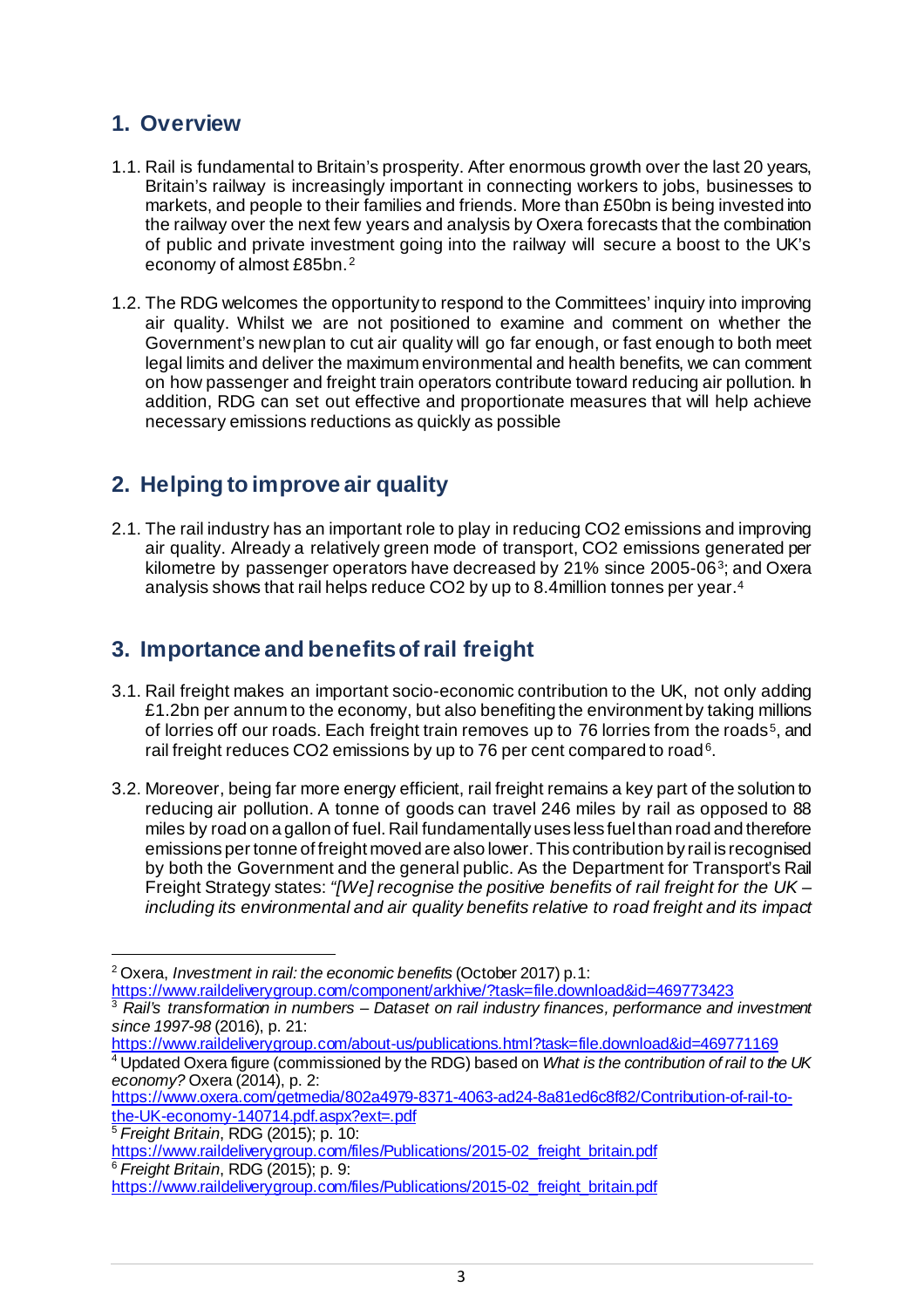*on reducing road congestion". [7](#page-3-0)* Further, according to polling commissioned by the Campaign for Better Transport (CBT), almost two thirds (61%) of people believe that more freight should be transported by rail rather than road. [8](#page-3-1)

## **4. Performance of rail freight**

- 4.1. Heavy goods vehicles (HGVs) account for a significant portion of the UK's air quality impacts from transport. Indeed, HGVs account for around 21% of road transport nitrogen oxide (NOx) emissions while making up just 5% of vehicle miles.<sup>[9](#page-3-2)</sup>
- 4.2. Using the latest data available, rail produced 90% less PM10 particulates and up to 15 times less NOx emissions than HGVs for the equivalent journey:

#### **Table 1. Freight Transport: Average emissions in grams per tonne-kilometre**

| <b>Mode</b> | PM10     | CO    | <b>NOx</b> | CO2         | <b>VOC</b> |
|-------------|----------|-------|------------|-------------|------------|
| Rail        | ۔ 004. ر | 0.032 | 0.31       | 0.05        | 0.021      |
| ⊣G∨         | 0.048    | 0.33  | 74         | <b>U.II</b> | 0.15       |

#### **Source:** *Rail Safety and Standards Board***, 2007**

4.3. We recognise that these figures are 10 years old and require updating to take into account changes to road and rail efficiency, as well as the introduction of less polluting lorry and locomotive rail engines since these figures were published in 2007. The RDG therefore intends to undertake further analysis in the coming months to further improve understanding of this matter, and demonstrate how the industry - working together - can continue to improve air quality. We will be open to sharing our analysis with the Transport Select Committee, and other interested committees, once this work has been concluded.

#### **5. Responding to the issue**

- 5.1. The partnership railway is already taking steps to further improve its performance, particularly around investment into new rolling stock. Freight operating companies have, inter alia, replaced older locomotives with class 70s and 68s. Moreover, Direct Rail Services have invested in a fleet of 10 class 88 dual electric and diesel locomotives which can go anywhere on the network; and retrofitting of start-stop technology has been adopted on class 66 locomotives to reduce fuel usage.
- 5.2. Rail freight operators are also working to become even more efficient and move more freight per train, using the same locomotives. This inherently leads to a reduction in carbon and other emissions per tonne mile of freight moved. In addition, much progress has already been made in this area with 30% fewer, but longer and heavier trains running per annum.

<span id="page-3-0"></span><sup>1</sup> <sup>7</sup> Rail Freight Strategy – Moving Britain Ahead, DfT (2016); p. 10:

[https://www.gov.uk/government/uploads/system/uploads/attachment\\_data/file/552492/rail-freight](https://www.gov.uk/government/uploads/system/uploads/attachment_data/file/552492/rail-freight-strategy.pdf)[strategy.pdf](https://www.gov.uk/government/uploads/system/uploads/attachment_data/file/552492/rail-freight-strategy.pdf)

<sup>&</sup>lt;sup>8</sup> <http://freightonrail.org.uk/PressRelease30-06-2017-opinion-poll.htm>

<span id="page-3-2"></span><span id="page-3-1"></span><sup>&</sup>lt;sup>9</sup> Freight Carbon Review – Moving Britain Ahead, DfT (2017):

[https://www.gov.uk/government/uploads/system/uploads/attachment\\_data/file/590922/freight-carbon](https://www.gov.uk/government/uploads/system/uploads/attachment_data/file/590922/freight-carbon-review-2017.pdf)[review-2017.pdf.](https://www.gov.uk/government/uploads/system/uploads/attachment_data/file/590922/freight-carbon-review-2017.pdf)